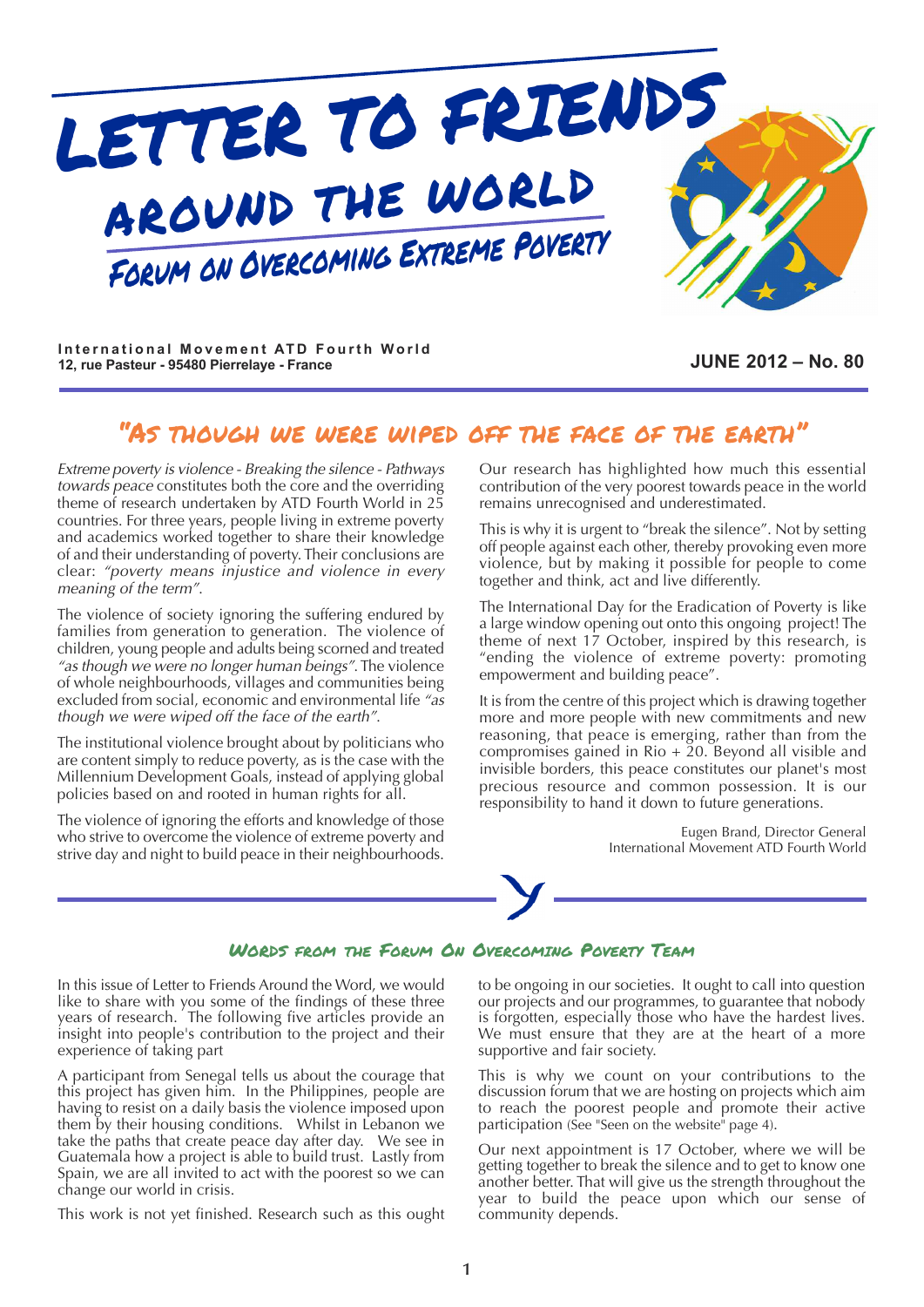#### **EXTREME POVERTY IS VIOLENCE - BREAKING** the silence - Pathways towards peace

*Moustapha D., from Senegal, took part in a three year research project undertaken by some of the poorest people on the planet in several languages in different countries across four continents. Those who participated found agreement on many aspects of what people living in poverty are suffering. They were brought together for the international seminar: "Extreme poverty is violence - Breaking the silence - Pathways towards peace."*

After having taking part in several meetings, I have come to understand that there are different types of violence that take place around the world. I thought it was only happening to us in the third world but I've become more aware that in several capitals of the world's most developed countries injustices are happening you wouldn't believe could be possible.

The seriousness of this subject frightens us but this seminar has untied our tongues. It's time to break the silence and to speak out, especially us who are the most disadvantaged on the planet. What came out of this seminar, I have been talking about for years in my own country but was treated like an outsider for saying so. We need to expose this violence that is aimed at people living in poverty. I have dreamt of saying this one day but when or where to say it?

Throughout this seminar we have been talking with people who I think will be able to make our voices of regret and desperation be heard. Because people who make us suffer this violence, they are the same. I have the guts to say this

because I believe that in this world nobody should have the final say.

It's being together that helps us to speak out. This is why the seminar was made up of diverse people, those living in poverty, researchers and academics, and we have been able to speak out with the same voice.

Victims of violence don't have a spokesperson. I want you the academics and researchers who are here with us, to be our partners and our representatives worldwide.

I'll never give up. In my fight against poverty, I'll involve other members of ATD Fourth World and the poorest families from my country in this dynamic process.

*MOUSTAPHA D., SENEGAL*

*The wealth we can bring is our presence. That's what's calming. Connecting and exchanging, that is what creates a way towards peace. (Joachim K., CAR)*

*beings like them, they find it calming.*

*But when they're surrounded by other human*

#### **•** Defending and protecting oneself against violence

*For more than 7 years, Anne R. has been present in this shanty-town area of Manilla in the Philippines. She's always known around 20 families here who are living under one of the sides of the bridge near her home, whose houses are threatened with demolition.*

During the demolition, initially, it's each man for himself. Everyone tries as best they can to save at least a few planks of wood, or they start to demolish their homes themselves.

When they get advance warning, or when they suspect that a demolition is imminent, they demolish their homes themselves and hide their wood and their belongings before the demolisher's arrive, sometimes in the adjacent field.

Sometimes we see real heroism. Every day, every day, demolisher's come, they take away any wood they find, sometimes burning it. "But it's that", says Marilou, "or having a nice relocation home, where there's no work or school, and being hungry."

> We meet up with these families every week, and spend time together sharing and praying. We started out with 7 women and now practically all of the families come, including the men.

These daily demolitions prevent them from working, from earning a living. They're also hungry and they get angry. However, they often say how they don't want to get angry and they give examples of occasions when they have refrained from hitting each other.

One of the most important things that helps them is the fact that they are able to express their feelings within a group, as Adolpho explains: *"Sharing within our group means a lot to me. I can offload my suffering, and get off my chest what I feel about the demolitions. The presence of the nuns is also a big help to me."*

Once he was mulling over his hatred for a "skinny little boss"; who he wanted to hurt. At that same moment, I went near him, and

that made him realize how much hate he was projecting. He stopped thinking bad thoughts and he felt happier!

They understand the demolisher's dilemma: earn a living or refuse to demolish the homes of families like theirs. "They're just like us; it's their job", they say. "They're nice  $-$  it's the authorities, the mayor who is at fault". So they've reached an arrangement together. "We take down our homes ourselves every morning, and when the demolisher's come, they take photos to prove that our shacks have gone." Afterwards they rebuild their shacks.

*ANNE R., PHILIPPINES*

"Breaking the silence"

*When people live in poverty, there's a lot that holds them back. This makes them nervous. They feel different from others. It's difficult to find peace.*

*(Joachim K., CAR)*

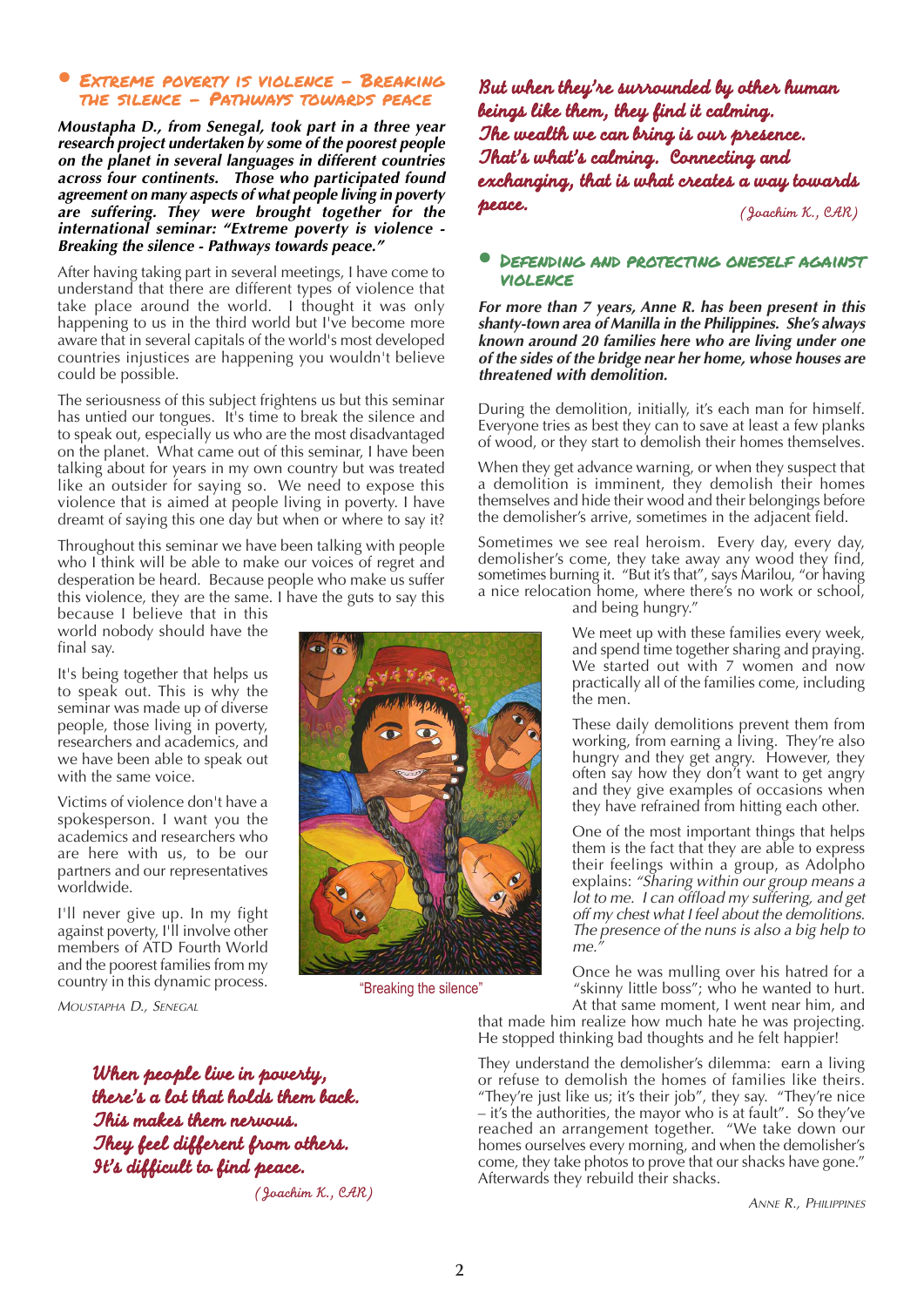#### **•** Building trust

#### *Guillermo D. shares his thoughts and experiences from his first years of being involved with ATD Fourth World in Guatemala. Today, he continues his commitment withATD in Peru.*

During our activities with the children, we created a mural in a neighbourhood of Guatemala City; this place is called the red zone, the danger zone. The

first thing we did with them was to paint the wall white so the following day we would be able to paint in colour. When we arrived the next day, the white wall had been painted on and we saw a black picture.

The design was nice and there were letters that said "Welcome" but the black colour didn't give any life to the picture. Initially, we thought about painting over it but on reflection, we decided to leave it with the idea of going out and finding the young people who had done it, so we could invite them to add some colour.

We began painting with the children making sure we didn't touch the picture done by the youths. Whilst we were painting a young guy came over and began watching what we were doing. We started talking to him and asked him if he knew who had done the design in black. He said he didn't know anything.

He kept on watching and at the end he came up to us and said: *"It was the*

*leader of my gang who did this picture."* We told him to tell his leader that we could give them coloured paint so they could paint their design in colour.

It's incredible how in a flash, we had all these young people with us, those who came from this "gang."

So in the end we all painted the picture and the young people also helped us to paint with the children. There were even those who carried the children on their shoulders so that they were able to paint the pictures at the top.

We became friends with these young people and every time we come to this area they say hello to us.

With this example, I wanted to say that when things are hard, we must think about the way we should handle the issue, how can we let the other person know that all we want is to move forward together.

We must look for ways that allow everyone to feel proud of what they have done.

To build trust, care must be taken; you cannot trust more in one person than another, you must show that you have the same trust in everyone

*GUILLERMO D., GUATEMALA*

#### **•** We are all human beings

*Shandra is a member of Beitouna, a centre that was created thanks to the initiative of some people from a neighbourhood in the North of Beirut. Here she shares her experience of how, she is trying to build peace all around her.*

I've gone through many difficulties, for example I worked

in a country where they didn't call me by my first name and treated me like a "servant." They didn't see me as a fellow human being but I always spoke to them politely in return. It's because of this suffering that I am sensitive to others.

Once, in a house near my workplace, I saw a young Sri Lankan girl who was sleeping outside in the Winter on the balcony of the house where she was employed as a housekeeper. Why?, I asked the lady whose house I worked at. She told me that the owner of this house was a bad woman, that nobody liked her and that I shouldn't go to her house. After many attempts, I was able to enter this woman's house. I discovered that the girl was sleeping on the balcony because she'd had some blood tests taken and whilst waiting for the results, her employer had put her out onto the terrace.

I took this girl away with me, leaving the woman with my passport and residence permit. For three days I taught this girl some words in Arabic, styled her hair, gave her some make up and then I went with her to get her test results from the hospital.

I then took her back to the house and her employer wanted to give me money. I told her that for me a person was far more important than money. She was ashamed and from that moment on she became a lot kinder to the girl and we became friends.

At our centre 'Beitouna', we don't distinguish between religions or nationalities, we live together in peace. Here, we have the belief that if you approach others, or go towards others, they in turn will understand that they can approach you. We must convey peace, come together and extinguish the flames of violence.

*SHANDRA K., LEBANON*

*When we remain alone, it's hard to get by. When we meet with others, it enables us to keep going. (Joachim K., CAR)*



"Education ."